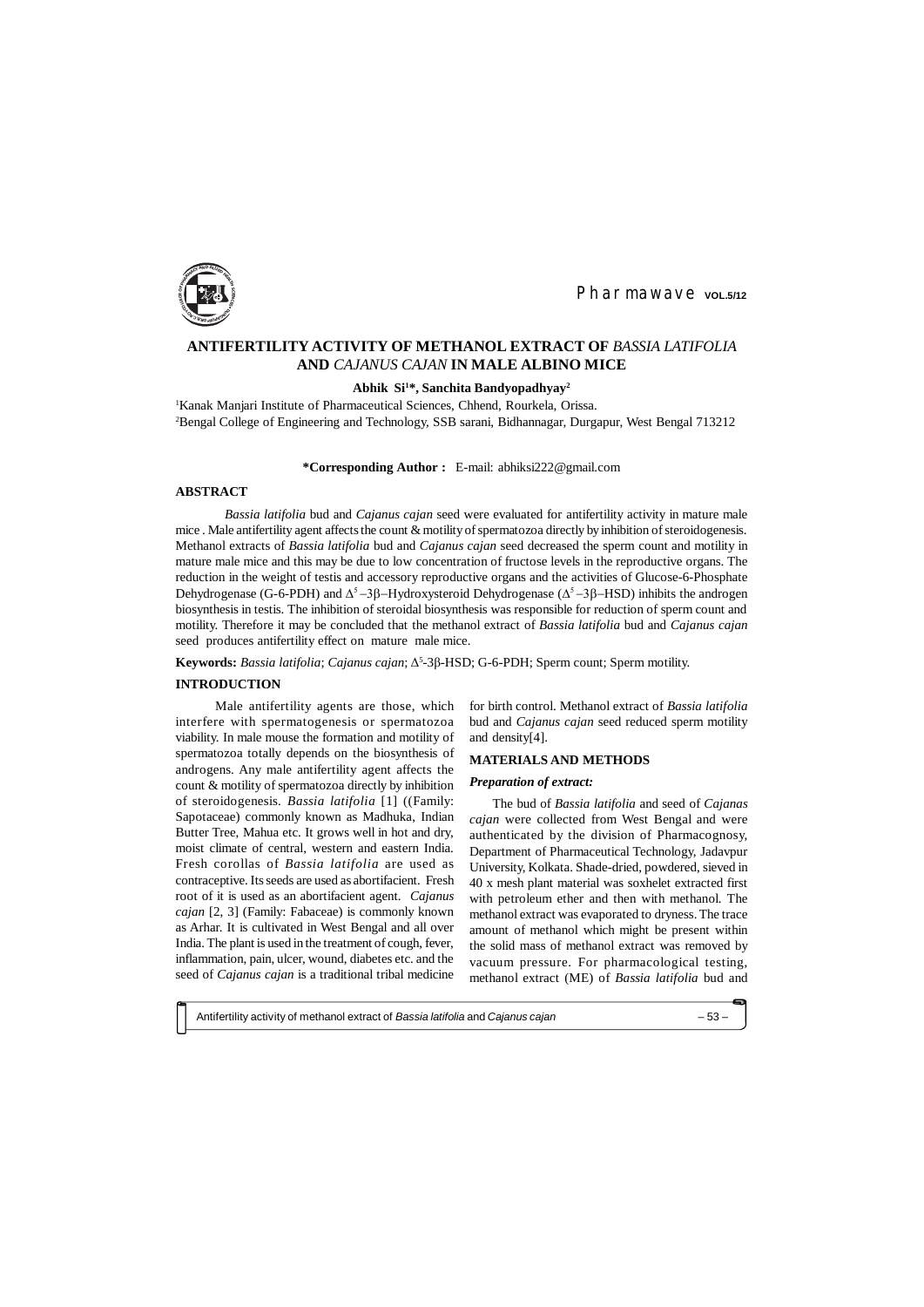Antifertility activity of methanol extract of *Bassia latifolia* and *Cajanus cajan* – 54 –





*Cajanas cajan* seed were dissolved in propylene glycol (PG). The yield of methanol extracts were 7.1% and 12.5% for *Bassia latifolia* and *Cajanas cajan* respectively on dry weight basis.

#### *Animal experiments:*

Adult male albino mice (18-22gm.body weight) of Swiss strain were acclimatized to normal laboratory conditions in the laboratory  $(25-30^{\circ}\text{C}, 75-80^{\circ}\text{e})$  relative humidity, 12 hr light/dark cycle) for one week and given pellet diet (Hindustan lever limited, India) and water *ad libitum*. The experiment was performed under the guidance of The Institutional Ethical Committee, Jadavpur University, Kolkata. The  $LD_{50}$  [5] values of methanol extract of *Bassia laifolia* bud and *Cajanas cajan* seed are 451.88 mg/kg and 530.88 mg/kg body weight respectively .

The mice were then divided into 8 groups, each group containing 6 mice and given the following treatment:

- Group-I: Normal saline as control (5 ml. /kg body weight, 0.9% NaCl, w/v, i.p.)
- Group-II: Propylene glycol as vehicle control (PG, 5 ml. /kg body weight, i.p.)
- Group-III: Methanol extract of *Bassia latifolia* dissolved in Propylene glycol (55mg/ kg.,b.w.,i.p)
- Group-IV: Methanol extract of *Bassia latifolia* dissolved in Propylene glycol (75mg/ kg.,b.w.,i.p)
- Group-V: Methanol extract of *Bassia latifolia* dissolved in Propylene glycol(110 mg/ kg.,b.w.,i.p)
- Group-VI: Methanol extract of *Cajanus cajan* dissolved in Propylene glycol (65 mg/kg., b.w.,i.p)
- Group-VII: Methanol extract of *Cajanus cajan* dissolved in Propylene glycol(90 mg/kg, b.w.,i.p)

# Pharmawave vol.5/12

# Group-VIII: Methanol extract of *Cajanus cajan* dissolved in Propylene glycol

# (130mg/kg.,b.w.,i.p)

Low, medium and high dose of the extracts were approximately  $1/8^{\text{th}}$ ,  $1/6^{\text{th}}$  and  $1/4^{\text{th}}$  of the LD<sub>50</sub> value. Normal saline (0.9 % w/v), propylene glycol (5 ml./ kg, b.w.) and methanol extract (low, medium and high dose) were given intraperitoneally in alternate days for 14 days for all the groups.

The mice were weighed before & after the commencement of the experiment. All the animals were sacrificed 24 hours after the last injection and 18 hours of fasting. Testis, cauda epididymis and adrenal glands were immediately dissected out, trimmed off adherent fatty materials, weighed and kept on ice for biochemical estimation.

## *Biochemical estimations*

Sperm from mouse cauda epididymis were released in Berhringh Whitter Whittingham (BWW) media. Assesment of sperm vitality was measured by eosin y and spermatozoa was counted by hemocytometer [6]. Fructose content in seminal plasma was measured by standard procedure[6].

 The content of Cholesterol [7], ascorbic acid [8], Glucose-6-Phosphate Dehydrogenase [9],  $\Delta^5 - 3\beta$ -+ydroxysteroid Dehydrogenase [10] and Protein [11] of the testis were determined biochemically according to the standard procedures.

# *Statistical analysis*

Statistical analysis was done by Student's-t-test [12].

## **RESULTS**

 Results are summarized graphically in Figure1- 8. During the period of treatment, body weight of extract treated mice was similar to that of control animals. The weights of testis, epididymis had been reduced whereas that of adrenal glands increased significantly in case of methanol extract of *Bassia*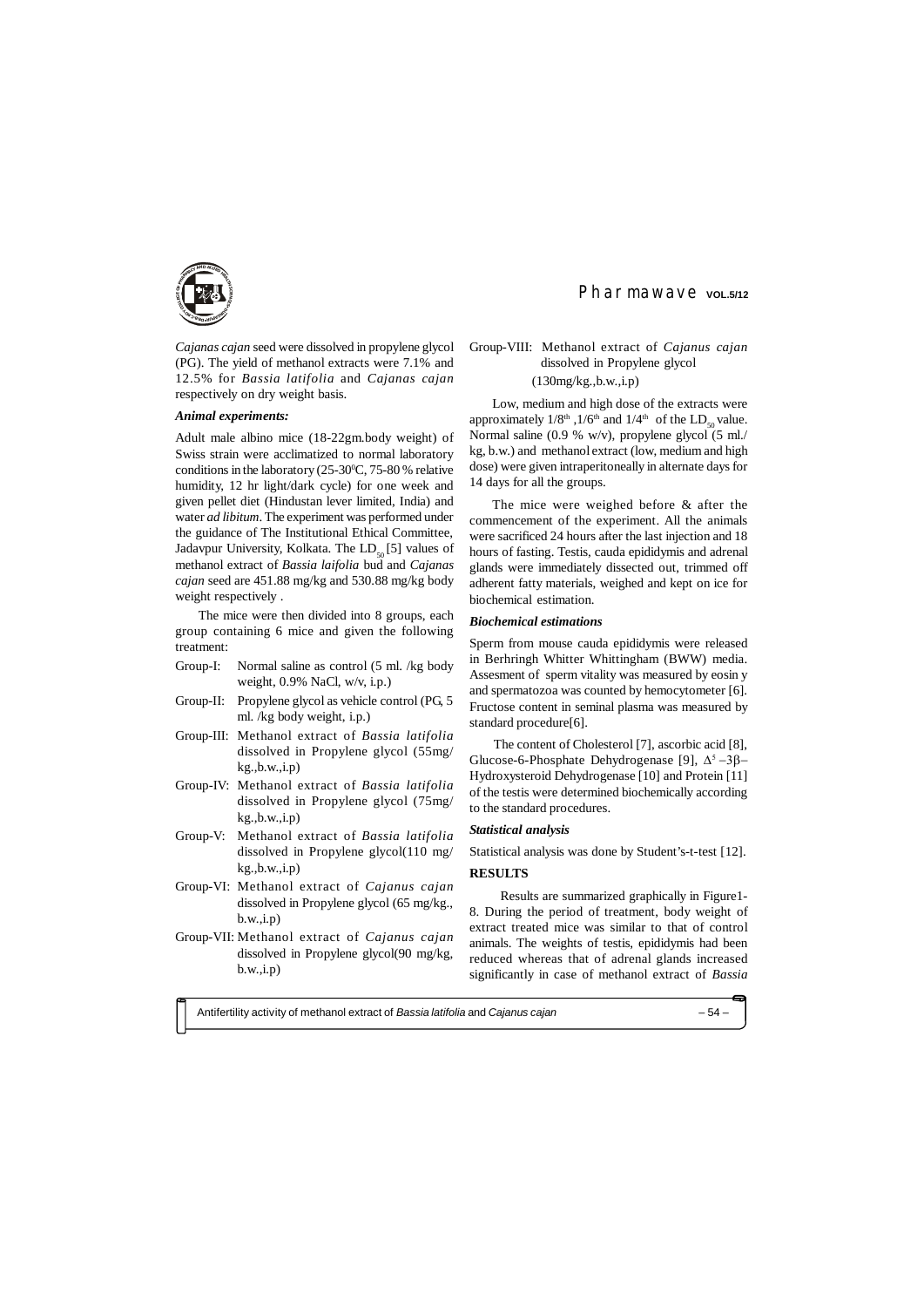Antifertility activity of methanol extract of *Bassia latifolia* and *Cajanus cajan* – 55 –



*latifolia* bud and *Cajanus cajan* seeds treated animals in comparison to saline and vehicle treated animals (figure 1-4). The sperm count and percentage of motile sperm was decreased markedly in case of methanol extract of *Bassia latifolia* bud and *Cajanus cajan* seeds treated animals in all dose level of treatment (figure 5 & 7). Protein content of epididymis and fructose content of seminal vesicles were significantly reduced in both the extract treated mice (figure 6 & 8).

 Both the extract significantly elevated the cholesterol and ascorbic acid content in the testis in a dose dependent manner (Figure 5 and 7). The activities of two key steroidogenic enzymes, Glucose-6- Phosphate Dehydrogenase (G-6-PDH) and  $\Delta^5$ -3 $\beta$ -Hydroxysteroid Dehydrogenase ( $\Delta^5$  –3 $\beta$ –HSD) were significantly inhibited in extract treated mice (Figure 6 and 8).

## **DISCUSSIONS**

The reduced sperm motility and sperm density may be due to low concentration of fructose levels in seminal vesicles. Fructose is the source of sperm motility [13]. The principal cells of epididymis synthesize different proteins, which have important role to play in the maturation of spermatozoa. Alteration in secretion and function of these proteins caused incomplete maturation of spermatozoa with a decline in sperm motility[14]. Protein content of epididymis was decreased in methanol extract of *Bassia latifolia* bud and *Cajanus cajan* seed treated animals and this may also decrease the sperm motility and sperm density.

Role of cholesterol as precursor molecule in the synthesis of steroid hormones is well established[15]. Cholesterol content of testis in methanol extract *Bassia latifolia* bud and *Cajanus cajan* seed treated mice is significantly increased. This high accumulation of cholesterol may suggest the non utilization of lipid towards testosterone biosynthesis[16].

# Pharmawave vol.5/12

 Ascorbic acid is easily diffusible water soluble compound. It is found abundantly in testis[17], where it plays an important role in testicular steroidogenesis[18]. Methanol extracts of *Bassia latifolia* bud and *Cajanus cajan* seed caused elevation of testicular cholesterol along with impairment of spermatogenesis by significant increase in ascorbic acid content.

 The steroidogenesis in testis is under the physiological control of two dehydrogenase namely Glucose-6-Phosphate Dehydrogenase (G-6-PDH) and  $\Delta^5$  -3 $\beta$ -Hydroxysteroid Dehydrogenase ( $\Delta^5$  -3 $\beta$ -HSD) [19-22] . Reduced activities of these two steroidogenic enzymes in methanol extract of *Bassia latifolia* bud and *Cajanus cajan* seed treated mice indicated inhibition of steroidogenesis.

From the above study it may be concluded that methanol extract of *Bassia latifolia* bud and *Cajanus cajan* seed exhibited inhibition of steroidogenesis in male mice as a result inhibited the sperm motility and density. Hence both the plant extracts can be used as herbal drugs for male fertility control.

**Figure 1:** Effect of methanol extract of *Bassia latifolia* bud on the weight of testis of mature male mice

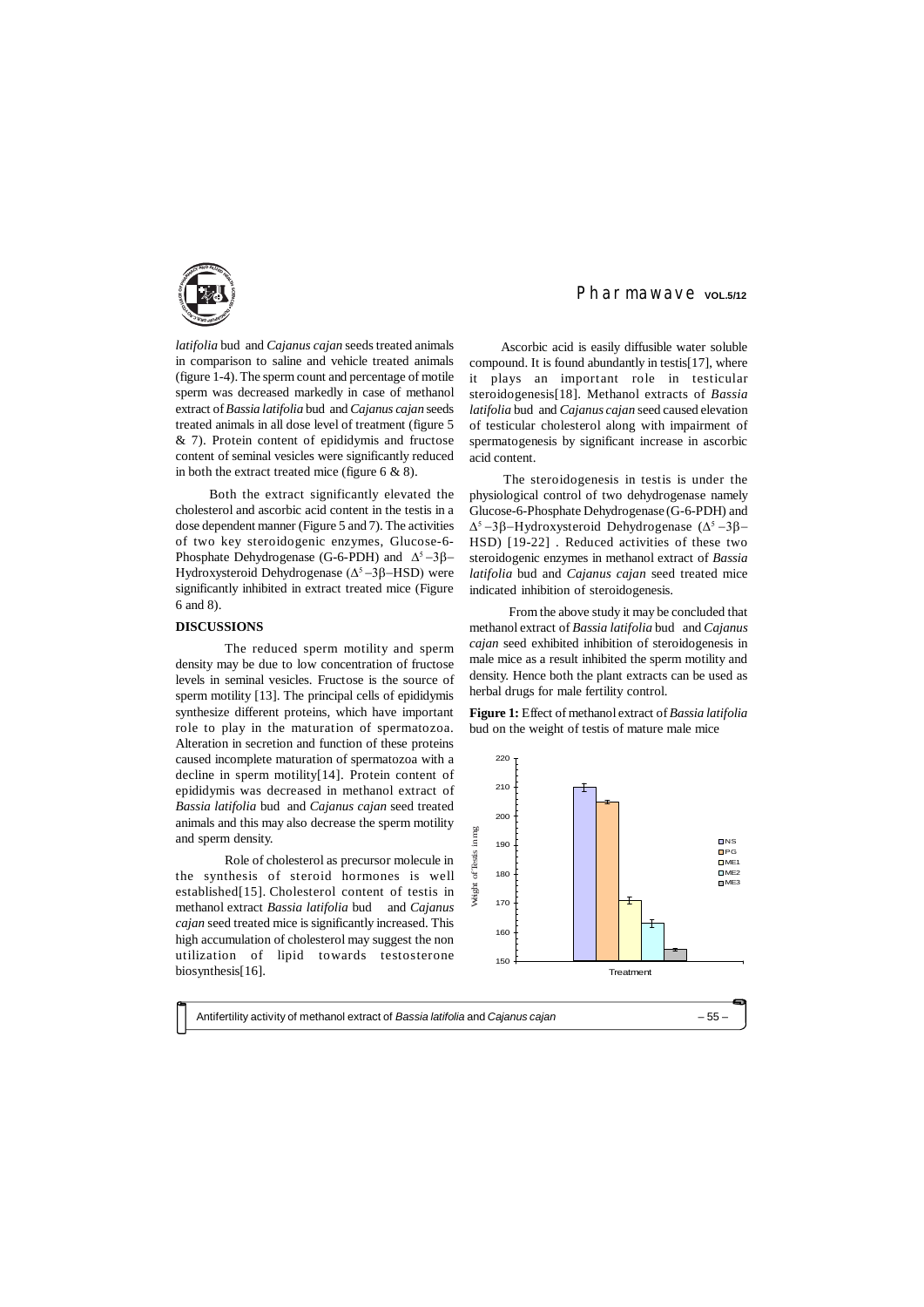



- NS: Normal saline (5 ml/ kg,b.w., i.p.) PG: Propylene glycol (5 ml/kg,b.w., i,p.)
- ME1: Methanol extract of *Bassia latifolia* bud (55mg/kg, b.w., i.p)
- ME2: Methanol extract of *Bassia latifolia* bud (75 mg/kg, b.w., i.p)
- ME3: Methanol extract of *Bassia latifolia* bud (110 mg/kg, b.w., i.p)

**Figure 2:** Effect of methanol extract of *Bassia latifolia* bud on weight of epididymis and adrenal glands in mature male mice



- NS: Normal saline (5 ml/ kg,b.w., i.p.) PG: Propylene glycol (5 ml/kg,b.w., i,p.)
- ME1: Methanol extract of *Bassia latifolia* bud (55mg/kg, b.w., i.p)
- ME2: Methanol extract of *Bassia latifolia* bud (75  $mg/kg, b.w., i.p)$
- ME3: Methanol extract of *Bassia latifolia* bud (110 mg/kg, b.w., i.p)

**Figure 3:** Effect of methanol extract of *Cajanus cajan*

Pharmawave vol.5/12





- NS: Normal saline (5 ml/ kg,b.w., i.p.) PG: Propylene glycol (5 ml/kg,b.w.,i,p.)
- ME1: Methanol extract of *Cajanus cajan* seed (65mg/kg,b.w., i.p)
- ME2: Methanol extract of *Cajanus cajan* seed (90 mg/kg,b.w., i.p)
- ME3: Methanol extract of *Cajanus cajan* seed (130 mg/kg,b.w., i.p)

**FIGURE 4:** Effect of methanol extract of *Cajanus cajan* seed on weight of epididymis and adrenal glands in mature male mice



**Treatment**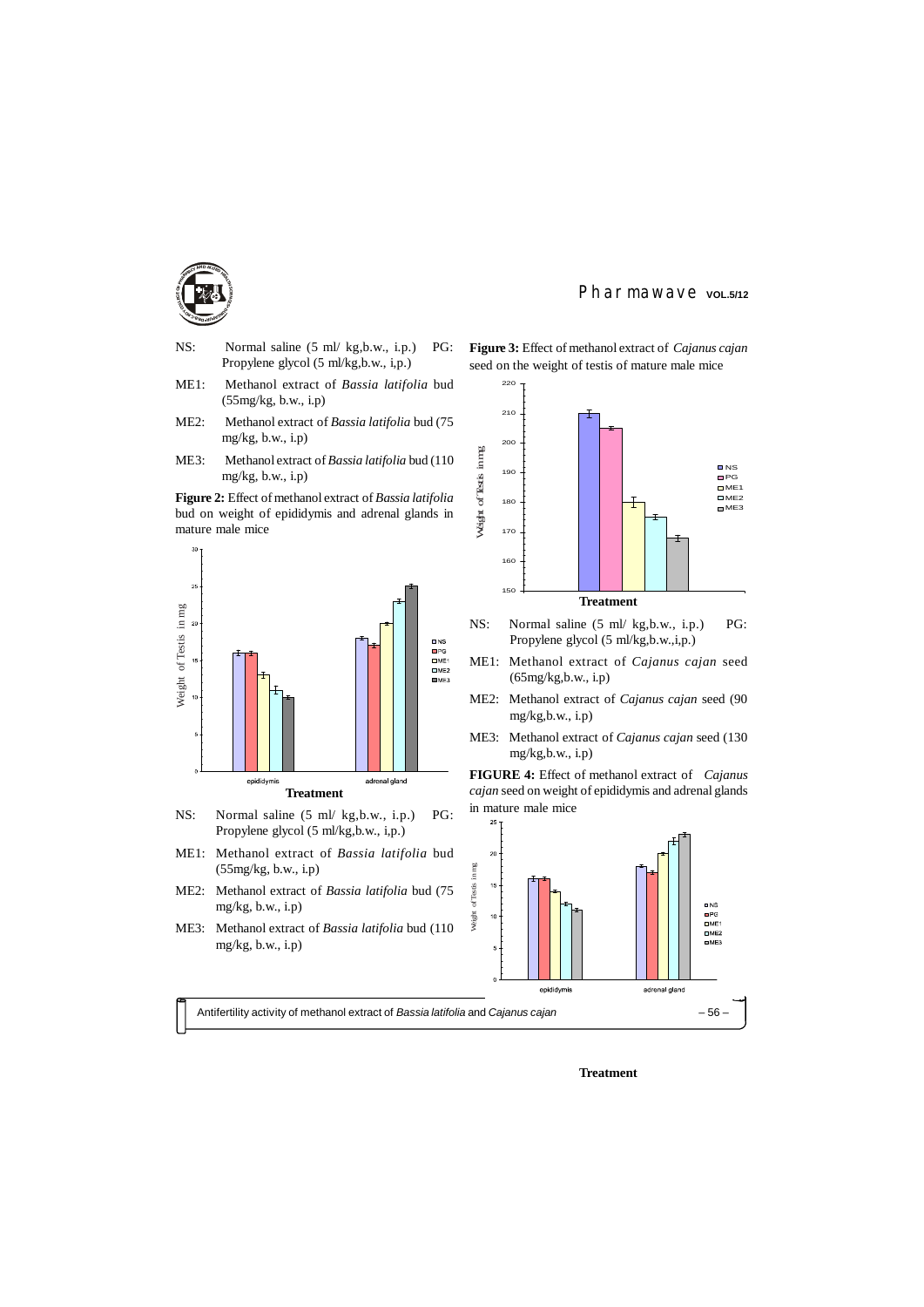Antifertility activity of methanol extract of *Bassia latifolia* and *Cajanus cajan* – 57 –



- NS: Normal saline (5 ml/ kg,b.w., i.p.) PG: Propylene glycol (5 ml/kg,b.w.,i,p.)
- ME1: Methanol extract of *Cajanus cajan* seed (65mg/kg,b.w., i.p)
- ME2: Methanol extract of *Cajanus cajan* seed (90  $mg/kg$ , b.w., i.p)
- ME3: Methanol extract of *Cajanus cajan* seed (130 mg/kg,b.w., i.p)
- **Figure 5:** Effect of methanol extract of *Bassia latifolia* bud on sperm count, sperm motility, content of ascorbic acid and cholesterol in mature male mice



content in epididymis and the activities of g-6-pdh and  $\Delta^5$ -3 $\beta$ -Hsd in mature male mice

- NS: Normal saline (5 ml/ kg,b.w., i.p.) PG: Propylene glycol (5 ml/kg,b.w., i,p.)
- ME1: Methanol extract of *Bassia latifolia* bud (55mg/kg, b.w., i.p)
- ME2: Methanol extract of *Bassia latifolia* bud (75 mg/ $kg$ , b.w., i.p)
- ME3: Methanol extract of *Bassia latifolia* bud (110 mg/ $kg$ , b.w., i.p)
- G-6-PDH Glucose-6-Phosphate Dehydrogenase,
- HSD  $\Delta^5$ -3 $\beta$ -Hydroxysteroid Dehydrogenase

## **Treatment**

- NS: Normal saline (5 ml/ kg,b.w., i.p.) PG: Propylene glycol (5 ml/kg,b.w., i,p.)
- ME1: Methanol extract of *Bassia latifolia* bud (55mg/kg, b.w., i.p)
- ME2: Methanol extract of *Bassia latifolia* bud (75 mg/kg, b.w., i.p)
- ME3: Methanol extract of *Bassia latifolia* bud (110 mg/kg, b.w., i.p)

**Figure 6:** Effect of methanol extract of *Bassia latifolia* bud on fructose content in seminal vesicles, protein

Pharmawave vol.5/12



**Figure 7**: Effect of methanol extract of *Cajanus cajan* seed on sperm count, sperm motility, content of ascorbic acid and cholesterol in mature male mice

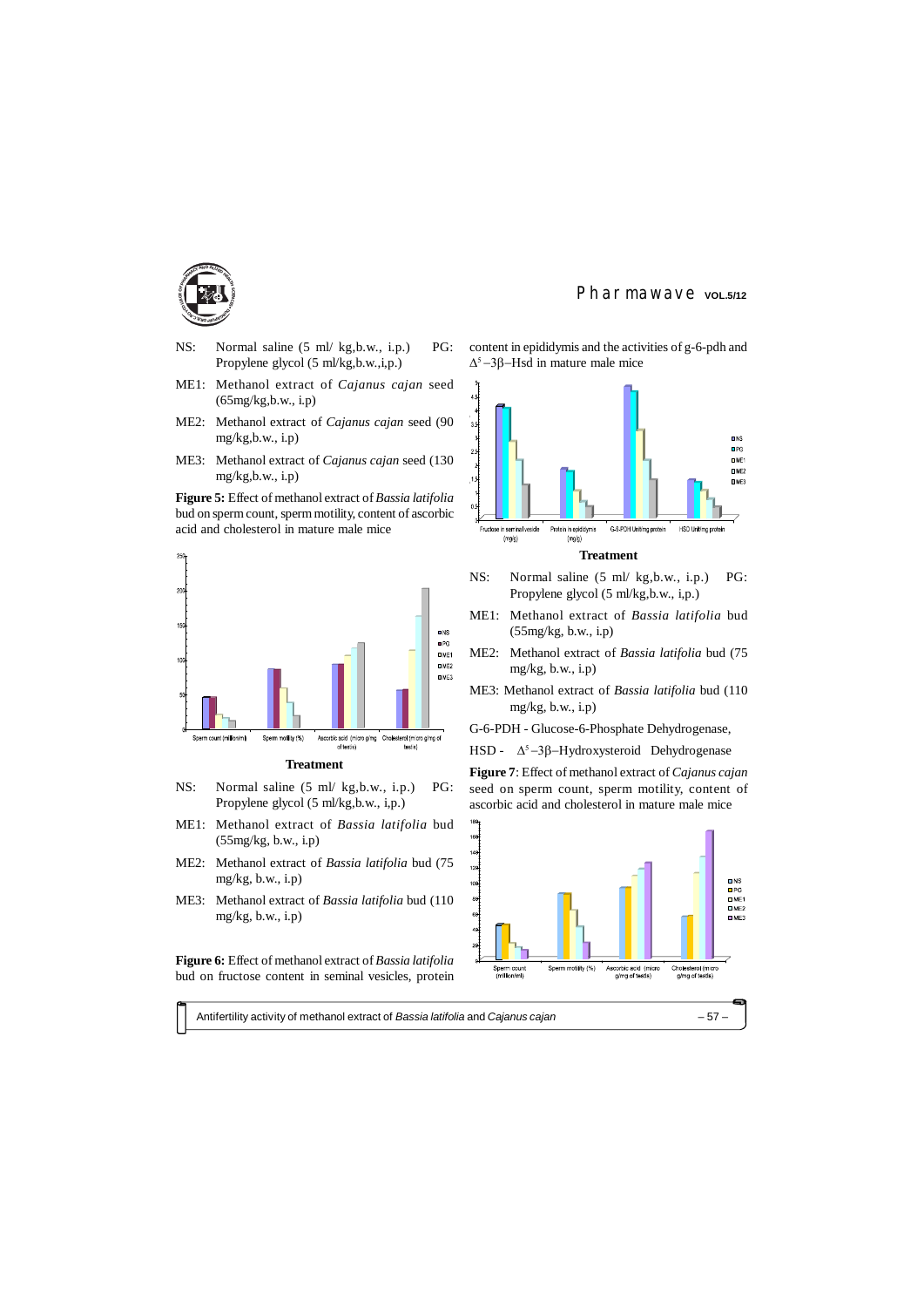Antifertility activity of methanol extract of *Bassia latifolia* and *Cajanus cajan* – 58 –





# **Treatment**

**Figure 8:** Effect of methanol extract of *Cajanus cajan* seed on fructose content in seminal vesicles, protein content in epididymis and the activities of g-6-pdh and  $\Delta^5$  –3 $\beta$ –Hsd in mature male mice



- NS: Normal saline (5 ml/ kg,b.w., i.p.) PG: Propylene glycol (5 ml/kg,b.w.,i,p.)
- ME1: Methanol extract of *Cajanus cajan* seed (65mg/kg,b.w., i.p)
- ME2: Methanol extract of *Cajanus cajan* seed (90 mg/kg,b.w., i.p)
- ME3: Methanol extract of *Cajanus cajan* seed (130 mg/kg,b.w., i.p)

G-6-PDH - Glucose-6-Phosphate Dehydrogenase,  $\Delta^5$  -3 $\beta$ -HSD -  $\Delta^5$  -3 $\beta$ -Hydroxysteroid Dehydrogenase

# Pharmawave vol.5/12

#### **Treatment**

- NS: Normal saline (5 ml/ kg,b.w., i.p.) PG: Propylene glycol (5 ml/kg,b.w.,i,p.)
- ME1: Methanol extract of *Cajanus cajan* seed (65mg/kg,b.w., i.p)
- ME2: Methanol extract of *Cajanus cajan* seed (90 mg/kg,b.w., i.p)
- ME3: Methanol extract of *Cajanus cajan* seed (130 mg/kg,b.w., i.p)

## **REFERENCES**

- [1] V. Hariharan, S. Rangaswami, S. Sarangan, Saponins of the seeds of *Bassia latifolia.* Phytochem . 11 (1972) 1791-1795.
- [2] CP. Khare, Indian Medicinal Plants-An Illustrated Dictionary, New York, USA. Springer Science+Business Media LLC. 2007, pp- 110.
- [3] IPS. Ahlawat , B Gangaiah , IP. Singh, Pigeonpea (*Cajanus cajan*) research in India — an overview,

Ind. J. Agri. Sc*.* 75(6) (2005) 309-320.

- [4] A.Si , S. Bandyopadhyay , M. Gupta , UK. Majumdar, Indian. Biologist*.* 37 (2005) 41.
- [5] J. Crossland , *Lewis's Pharmacology,* fifth ed., Churchill Livingstones, Edinburgh, London, Melbourne, New York 1980 .
- [6] The examination of human semen and sperm cervical mucus interaction. WHO Laboratory Manual, fourth ed., Cambridge University Press, 1998.
- [7] WM. Sperry, M. Webb, A revision of the Schoenheimer Sperry method for cholesterol determination, J.Biol. Chem.187 (1950) 97-106.
- [8] JH. Roe , CA. Kuether, The determination of ascorbic acid in whole blood and urine through the 2,4-dinitrophenylhydrazine derivative of dehydroascorbic acid, J.Biol.Chem*.* 147 (1943) 399-407.
- [9] LC. Lohr , HD. Waller, Glucose-6-Phosphate dehydrogease, in: Berg Meyer HU, Methods of enzymatic analysis, Florida, Verlag Che-mie, 1974, pp 636-46.
- [10] BL. Rabin, G. Leipsner , HW. Deane, A rapid sensitive assay procedure for adrenal steroid 3 OL Dehydrogenase activities, Endocrinol. 68 (1961) 619-25.